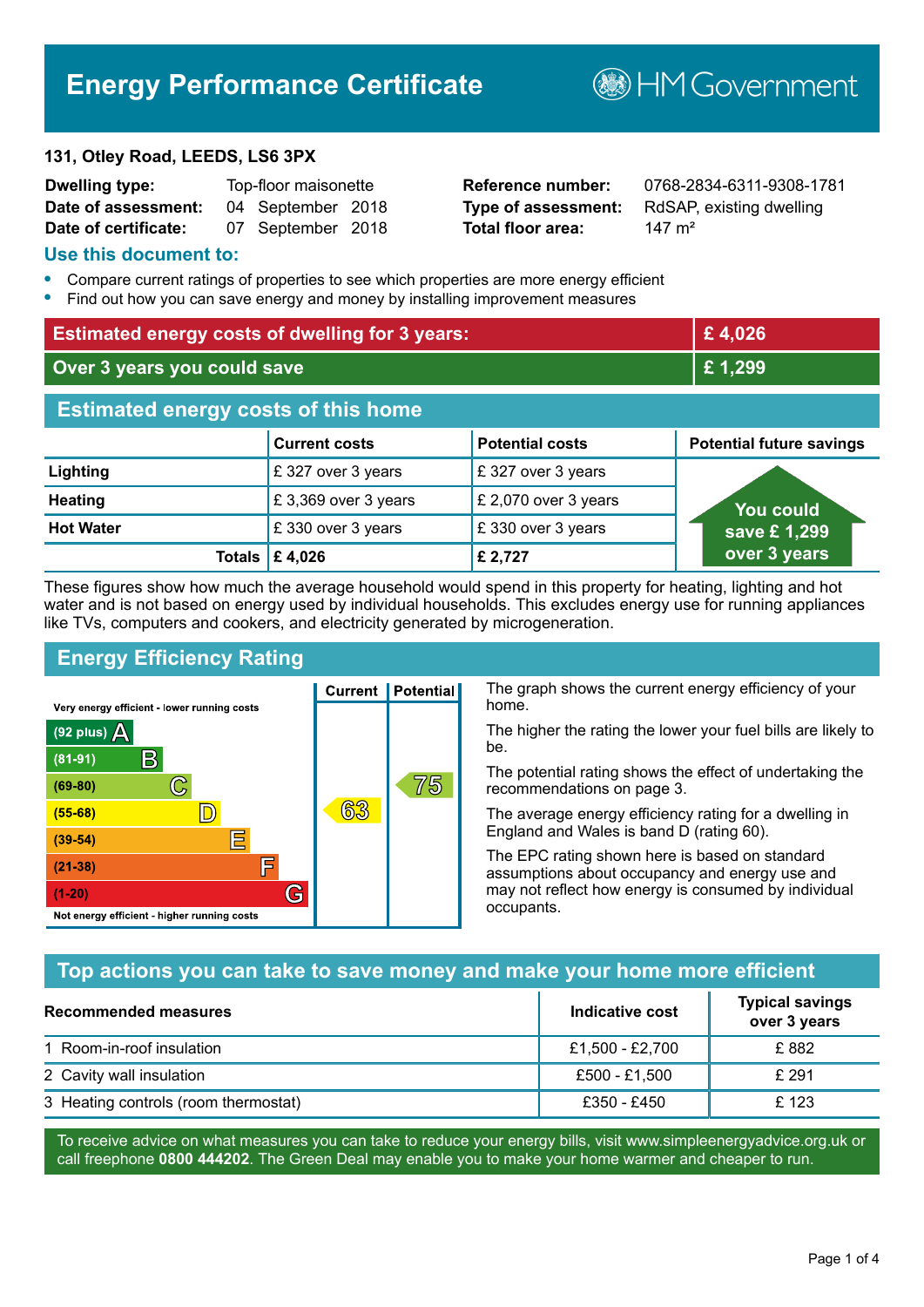**Energy Performance Certificate**

#### **Summary of this home's energy performance related features**

| <b>Element</b>        | <b>Description</b>                             | <b>Energy Efficiency</b> |
|-----------------------|------------------------------------------------|--------------------------|
| Walls                 | Cavity wall, as built, no insulation (assumed) | ★★☆☆☆                    |
| Roof                  | Pitched, no insulation (assumed)               | *****                    |
|                       | Roof room(s), ceiling insulated                | ★★☆☆☆                    |
| Floor                 | (another dwelling below)                       |                          |
| Windows               | Fully double glazed                            | ★★★☆☆                    |
| Main heating          | Boiler and radiators, mains gas                | ★★★★☆                    |
| Main heating controls | Programmer, TRVs and bypass                    | ★★★☆☆                    |
| Secondary heating     | None                                           |                          |
| Hot water             | From main system                               | ★★★★☆                    |
| Lighting              | Low energy lighting in 81% of fixed outlets    | *****                    |

Current primary energy use per square metre of floor area: 253 kWh/m² per year

The assessment does not take into consideration the physical condition of any element. 'Assumed' means that the insulation could not be inspected and an assumption has been made in the methodology based on age and type of construction.

See addendum on the last page relating to items in the table above.

#### **Low and zero carbon energy sources**

Low and zero carbon energy sources are sources of energy that release either very little or no carbon dioxide into the atmosphere when they are used. Installing these sources may help reduce energy bills as well as cutting carbon. There are none provided for this home.

## **Your home's heat demand**

For most homes, the vast majority of energy costs derive from heating the home. Where applicable, this table shows the energy that could be saved in this property by insulating the loft and walls, based on typical energy use (shown within brackets as it is a reduction in energy use).

| <b>Heat demand</b>           | <b>Existing dwelling</b> | Impact of loft<br>insulation | Impact of cavity<br>wall insulation | Impact of solid<br>wall insulation |
|------------------------------|--------------------------|------------------------------|-------------------------------------|------------------------------------|
| Space heating (kWh per year) | 20.898                   | (2,999)                      | (1,879)                             | N/A                                |
| Water heating (kWh per year) | 2,317                    |                              |                                     |                                    |

You could receive Renewable Heat Incentive (RHI) payments and help reduce carbon emissions by replacing your existing heating system with one that generates renewable heat, subject to meeting minimum energy efficiency requirements. The estimated energy required for space and water heating will form the basis of the payments. For more information, search for the domestic RHI on the www.gov.uk website.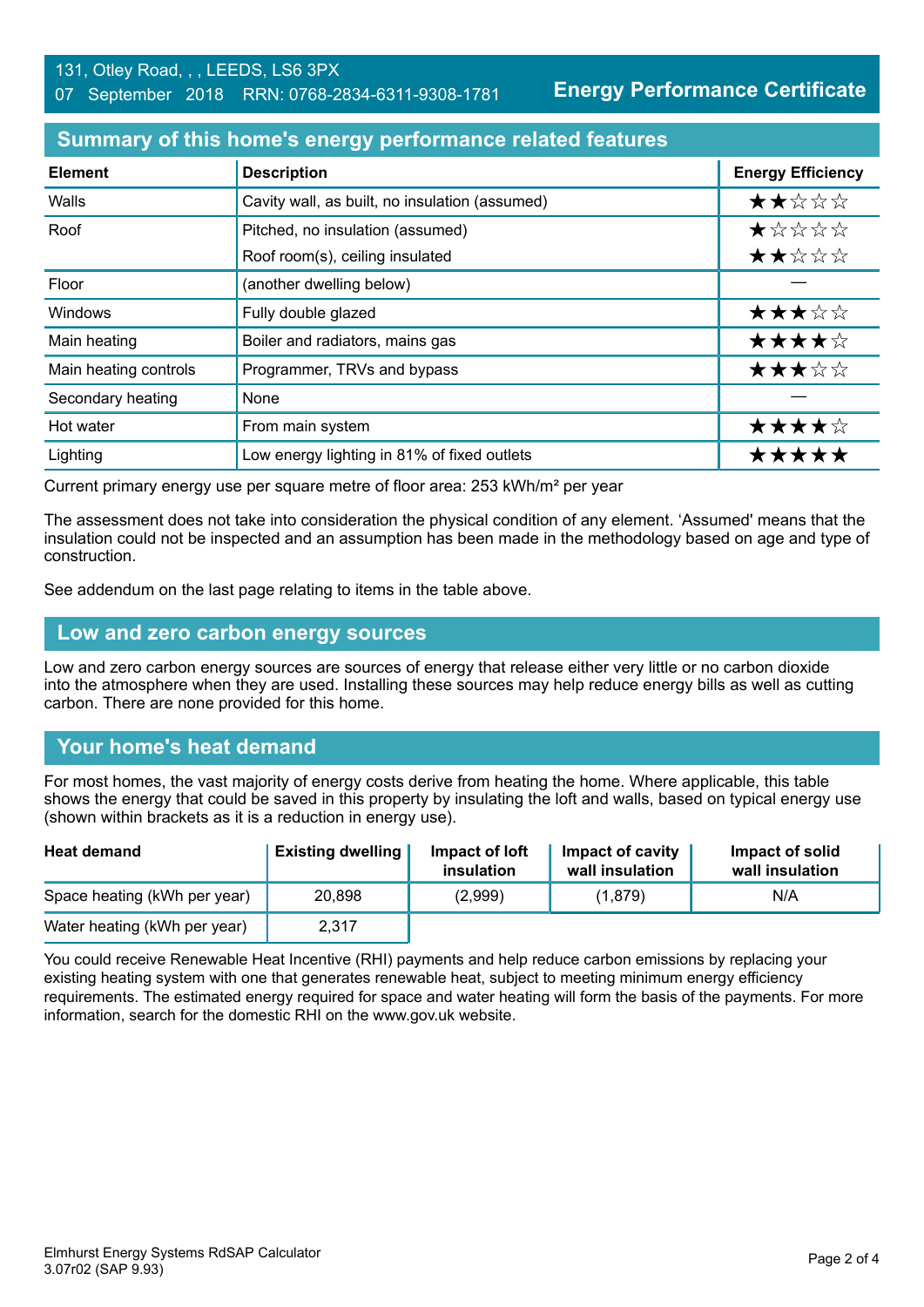#### 131, Otley Road, , , LEEDS, LS6 3PX 07 September 2018 RRN: 0768-2834-6311-9308-1781

#### **Recommendations**

The measures below will improve the energy performance of your dwelling. The performance ratings after improvements listed below are cumulative; that is, they assume the improvements have been installed in the order that they appear in the table. To receive advice on what measures you can take to reduce your energy bills, visit www.simpleenergyadvice.org.uk or call freephone 0800 444202. Before installing measures, you should make sure you have secured the appropriate permissions, where necessary. Such permissions might include permission from your landlord (if you are a tenant) or approval under Building Regulations for certain types of work.

| <b>Recommended measures</b>        | Indicative cost | <b>Typical savings</b><br>per year | <b>Rating after</b><br>improvement |
|------------------------------------|-----------------|------------------------------------|------------------------------------|
| Room-in-roof insulation            | £1,500 - £2,700 | £ 294                              | C71                                |
| Cavity wall insulation             | £500 - £1,500   | £97                                | C73                                |
| Heating controls (room thermostat) | £350 - £450     | £ 41                               | C75                                |

#### **Alternative measures**

There are alternative measures below which you could also consider for your home.

**•** External insulation with cavity wall insulation

## **Financial Support and the Green Deal**

Green Deal Finance allows you to pay for some of the cost of your improvements in instalments under a Green Deal Plan (note that this is a credit agreement, but with instalments being added to the electricity bill for the property). The availability of a Green Deal Plan will depend upon your financial circumstances. There is a limit to how much Green Deal Finance can be used, which is determined by how much energy the improvements are estimated to **save** for a 'typical household'.

You may also be able to obtain support towards repairs or replacements of heating systems and/or basic insulation measures under the ECO scheme, provided that you are in receipt of qualifying benefits or tax credits. To learn more about this scheme and the rules about eligibility, visit www.simpleenergyadvice.org.uk or call freephone **0800 444202** for England and Wales.